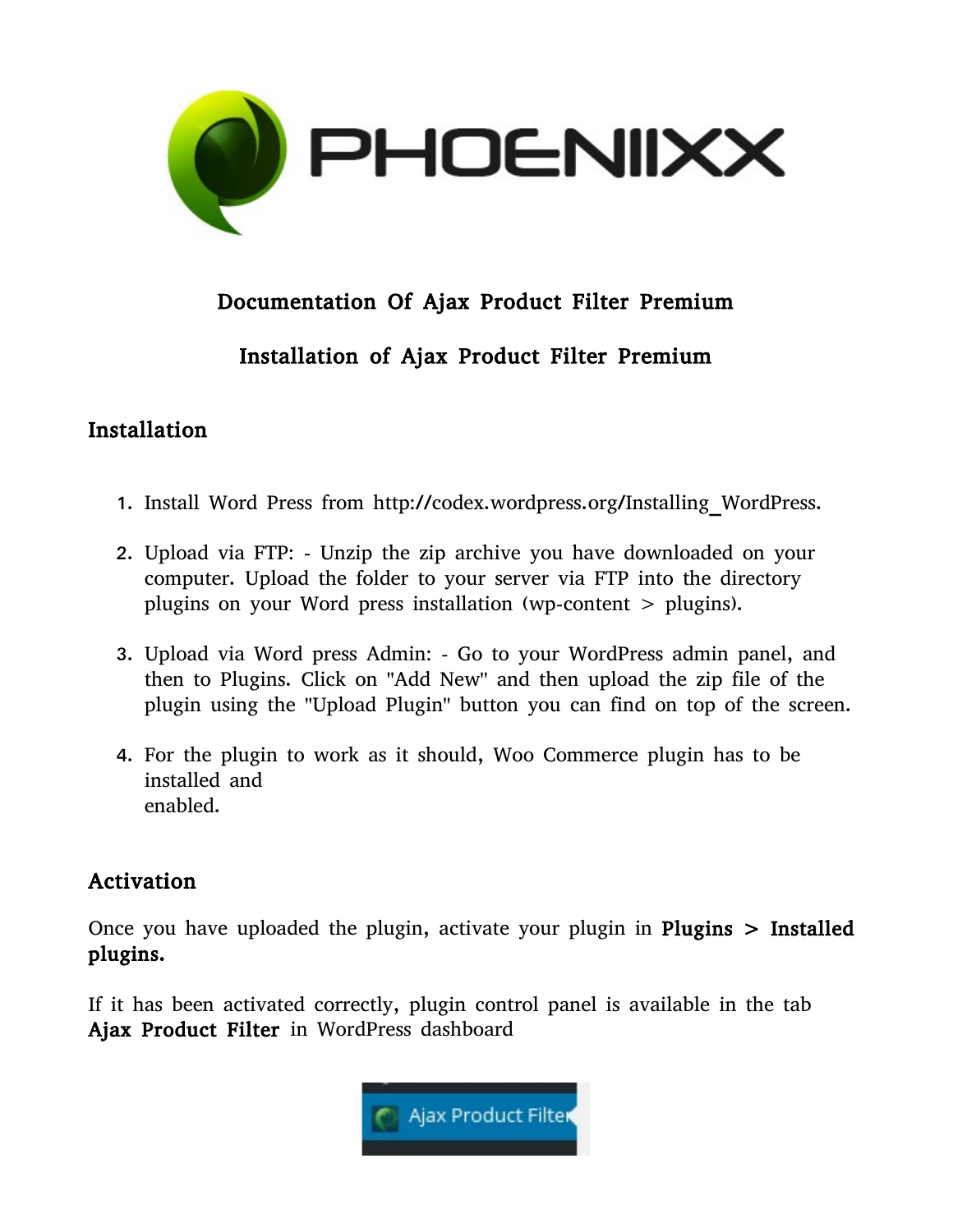# General Settings

| Ajax Product Filter              |                                                                                            |                      |
|----------------------------------|--------------------------------------------------------------------------------------------|----------------------|
| Setting<br>Styling               |                                                                                            |                      |
| Enable Ajax Product Filter       | ✔                                                                                          |                      |
|                                  | Note: "Selectors can be ID or Class: If ID use '#id_name' and if Class use '.class_name' " |                      |
|                                  |                                                                                            |                      |
| Content Selector On Shop<br>page | .products                                                                                  | (Default: .products) |
|                                  |                                                                                            |                      |
| Next Selector On Shop page       | .next                                                                                      | (Default: .next)     |
|                                  |                                                                                            |                      |
| Item Selector On Shop page       | .product                                                                                   | (Default: .product)  |
| Save                             |                                                                                            |                      |

# Advanced Styling Options

You can use these seven styling options for your website.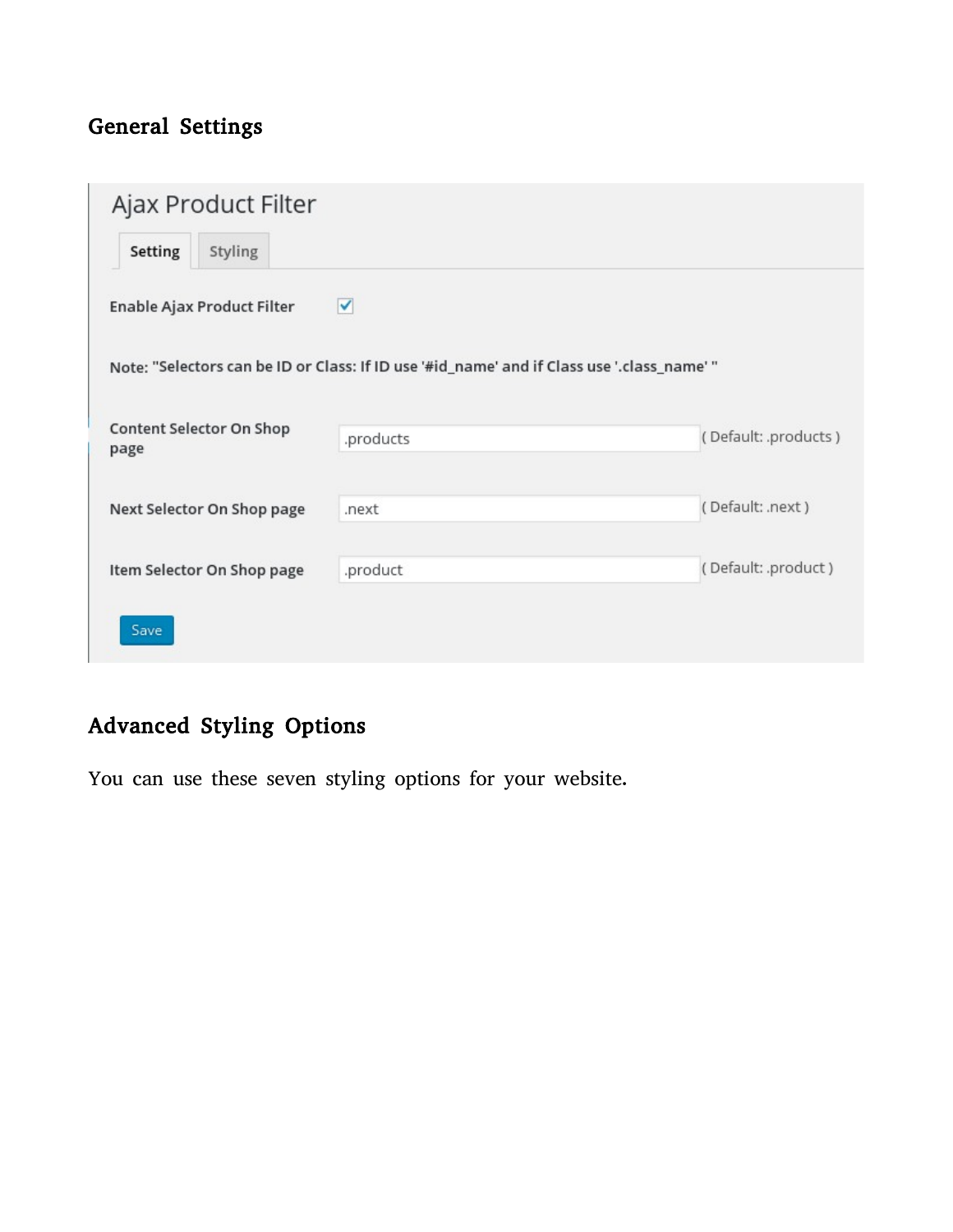| Ajax Product Filter |        |
|---------------------|--------|
| Setting Styling     |        |
| ACCORDIAN           | $\Box$ |
| <b>DESCRIPTION</b>  | $\Box$ |
| SEARCH INPUT        | $\Box$ |
| LABEL               | $\Box$ |
| PRICE SLIDER        | $\Box$ |
| TAG                 | $\Box$ |
| <b>RESET BUTTON</b> | $\Box$ |
| Save<br>Reset       |        |

# How to create Attributes.

• Select Attributes.



• Add new attribute.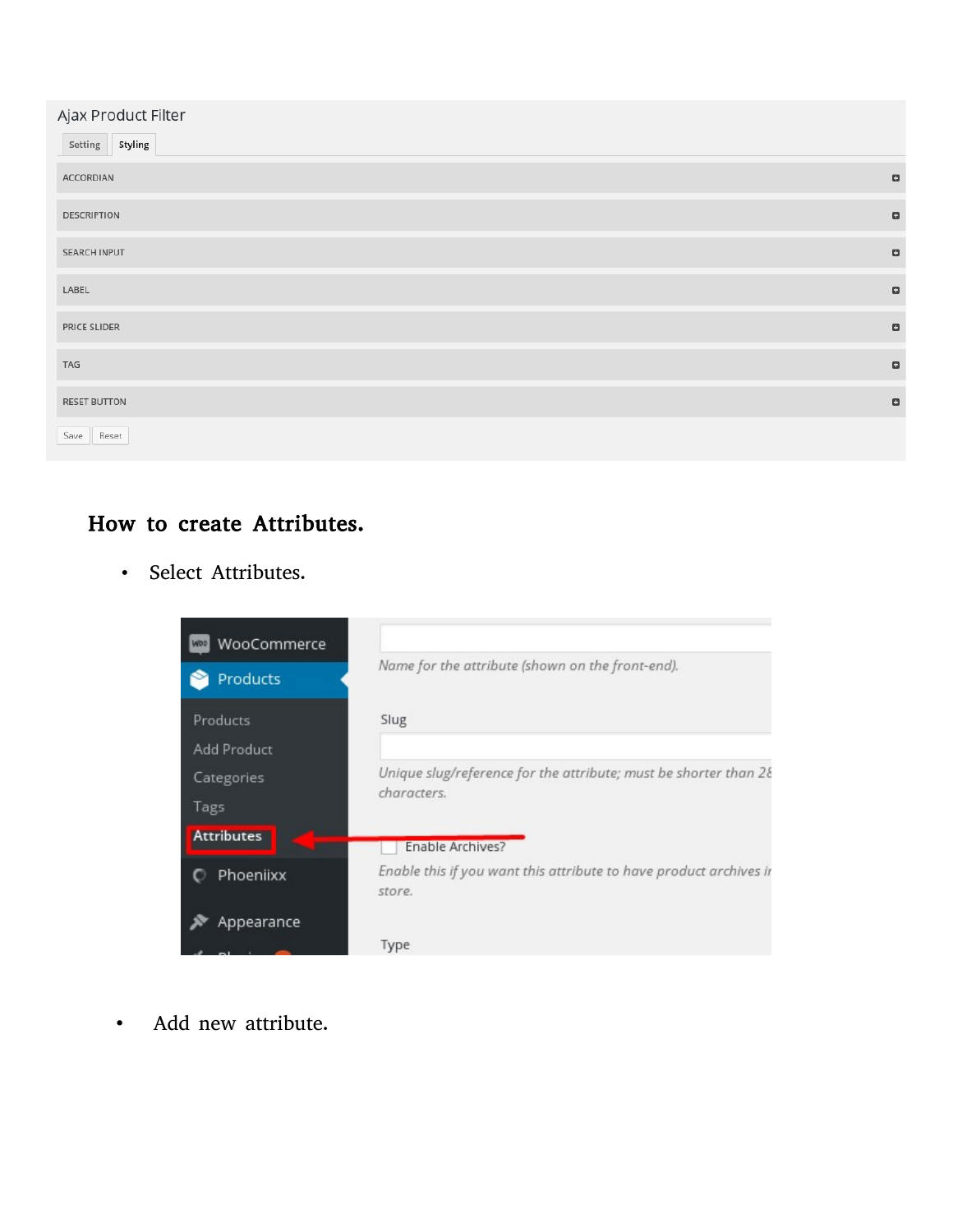WordPress 4.6 is available! Please update now.

#### Attributes

| <b>Add New Attribute</b>                                                                                                                                                                                            | Name                           | Slug | Type | Order by | Terms |
|---------------------------------------------------------------------------------------------------------------------------------------------------------------------------------------------------------------------|--------------------------------|------|------|----------|-------|
| Attributes let you define extra product data, such as size or colour. You<br>can use these attributes in the shop sidebar using the "layered nav"<br>widgets. Please note: you cannot rename an attribute later on. | No attributes currently exist. |      |      |          |       |
| Name<br>Brand<br>Ivanne for ane attribute (shown on the front-end).                                                                                                                                                 |                                |      |      |          |       |
| Slug                                                                                                                                                                                                                |                                |      |      |          |       |
| Unique slug/reference for the attribute; must be shorter than 28<br>characters.                                                                                                                                     |                                |      |      |          |       |
| Enable Archives?<br>Enable this if you want this attribute to have product archives in your<br>store                                                                                                                |                                |      |      |          |       |

• Click on the "Add Attribute" button.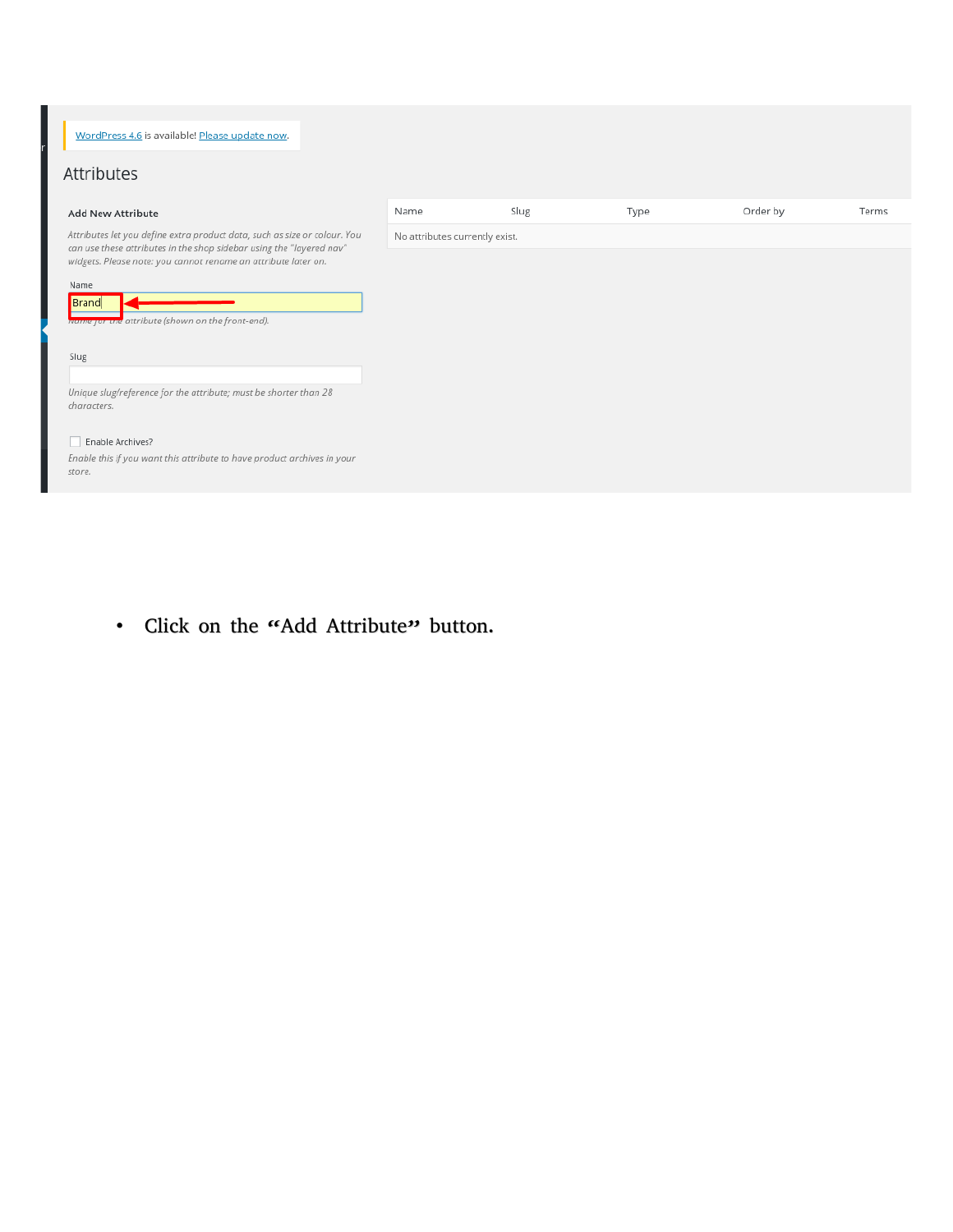| A Posts                      | Name                                                                                                                                          |
|------------------------------|-----------------------------------------------------------------------------------------------------------------------------------------------|
| <b>Example 2</b> Zip Codes   | Brand                                                                                                                                         |
| <b>9</b> 1 Media             | Name for the attribute (shown on the front-end).                                                                                              |
| <b>D</b> Pages               | Slug                                                                                                                                          |
| Comments (1)                 |                                                                                                                                               |
| <b>WOO Commerce</b>          | Unique slug/reference for the attribute; must be shorter than 28<br>characters.                                                               |
| Products                     | Enable Archives?                                                                                                                              |
| Products                     | Enable this if you want this attribute to have product archives in your                                                                       |
| Add Product                  | store.                                                                                                                                        |
| Categories                   | Type                                                                                                                                          |
| Tags                         | Select v                                                                                                                                      |
| Attributes                   | Determines how you select attributes for products. Under admin panel ->                                                                       |
| C Phoeniixx                  | products -> product data -> attributes -> values, Text allows manual entry<br>whereas select allows pre-configured terms in a drop-down list. |
| Appearance                   |                                                                                                                                               |
| $\leq$ Plugins $\frac{1}{3}$ | Default sort order                                                                                                                            |
| <b>SALL</b> Users            | Custom ordering v<br>Determines the sort order of the terms on the frontend shop product                                                      |
|                              | pages. If using custom ordering, you can drag and drop the terms in this                                                                      |
| $\sqrt{2}$ Tools             | attribute.                                                                                                                                    |
| <b>Settings</b>              | <b>Add Attribute</b>                                                                                                                          |
| Collapse menu                |                                                                                                                                               |

• After creating the attributes, select the configure items option to create terms for the attributes.

| $\ddot{\mathbf{Q}}$<br>Configure terms |
|----------------------------------------|
| ♦                                      |
|                                        |
|                                        |
|                                        |
|                                        |

• Now add the terms to the attributes.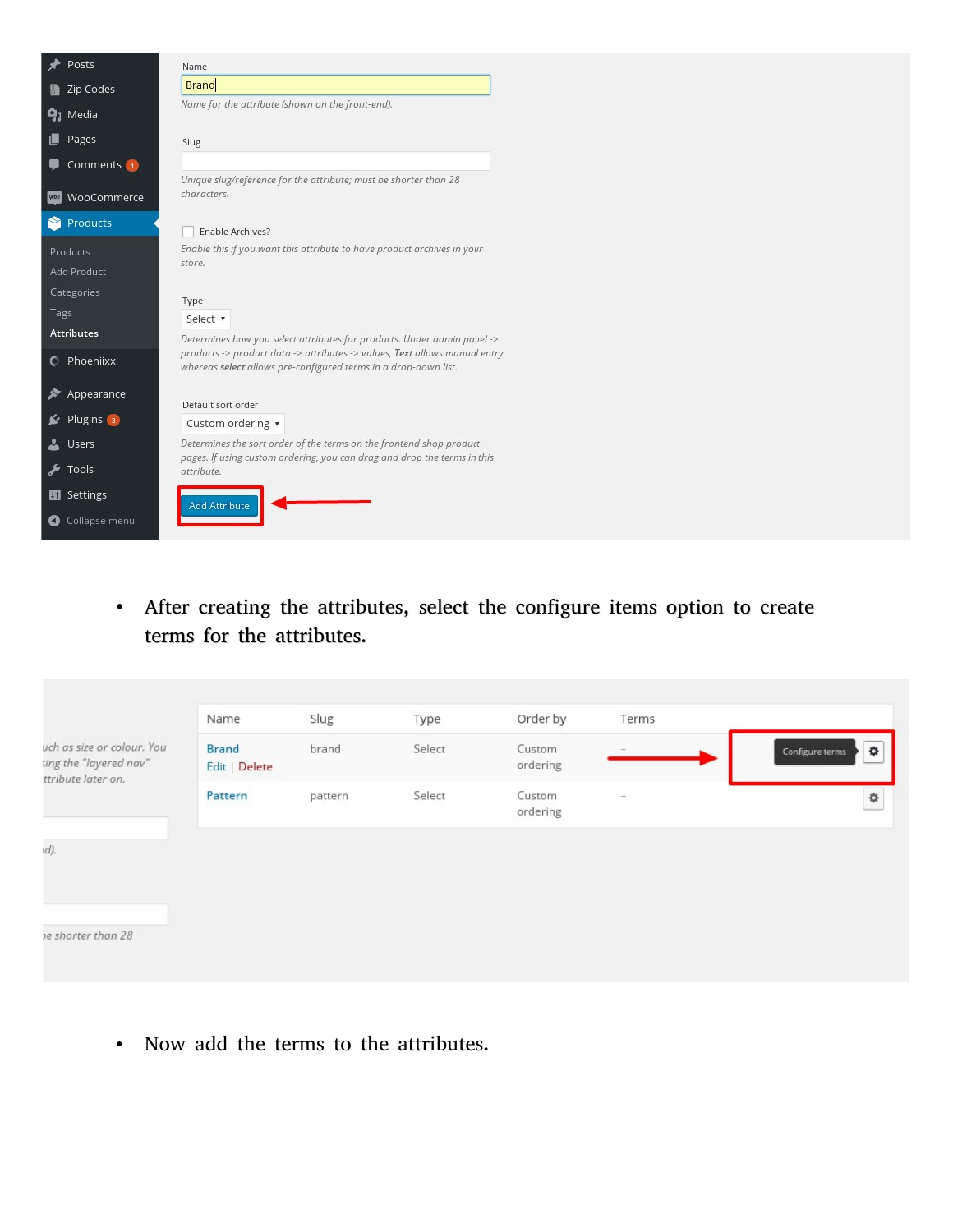| Posts<br>Zip Codes<br>Media   | add name of the brand<br>Name<br>Puma<br>The name is how it appears on your site.                                                   | Bulk Actions ▼ | Apply |
|-------------------------------|-------------------------------------------------------------------------------------------------------------------------------------|----------------|-------|
| Pages                         | Slug                                                                                                                                |                |       |
| Comments (1)                  | The "slug" is the URL-friendly version of the name. It is usually all<br>lowercase and contains only letters, numbers, and hyphens. |                |       |
| WooCommerce<br>Products       | Parent                                                                                                                              |                |       |
| oducts<br>dd Product          | None v<br>Description                                                                                                               |                |       |
| ategories<br>ags<br>ttributes |                                                                                                                                     |                |       |
| Phoeniixx                     | The description is not prominent by default; however, some themes may                                                               |                |       |
| Appearance                    | show it.                                                                                                                            |                |       |
| Plugins 3<br><b>Users</b>     | Swatch Type<br>None v                                                                                                               |                |       |
| Tools<br>Settings             | click on this button<br>Add New Brand                                                                                               |                |       |
| Collapse menu                 |                                                                                                                                     |                |       |

• Once created the attributes, then go to Appearance>Widgets.

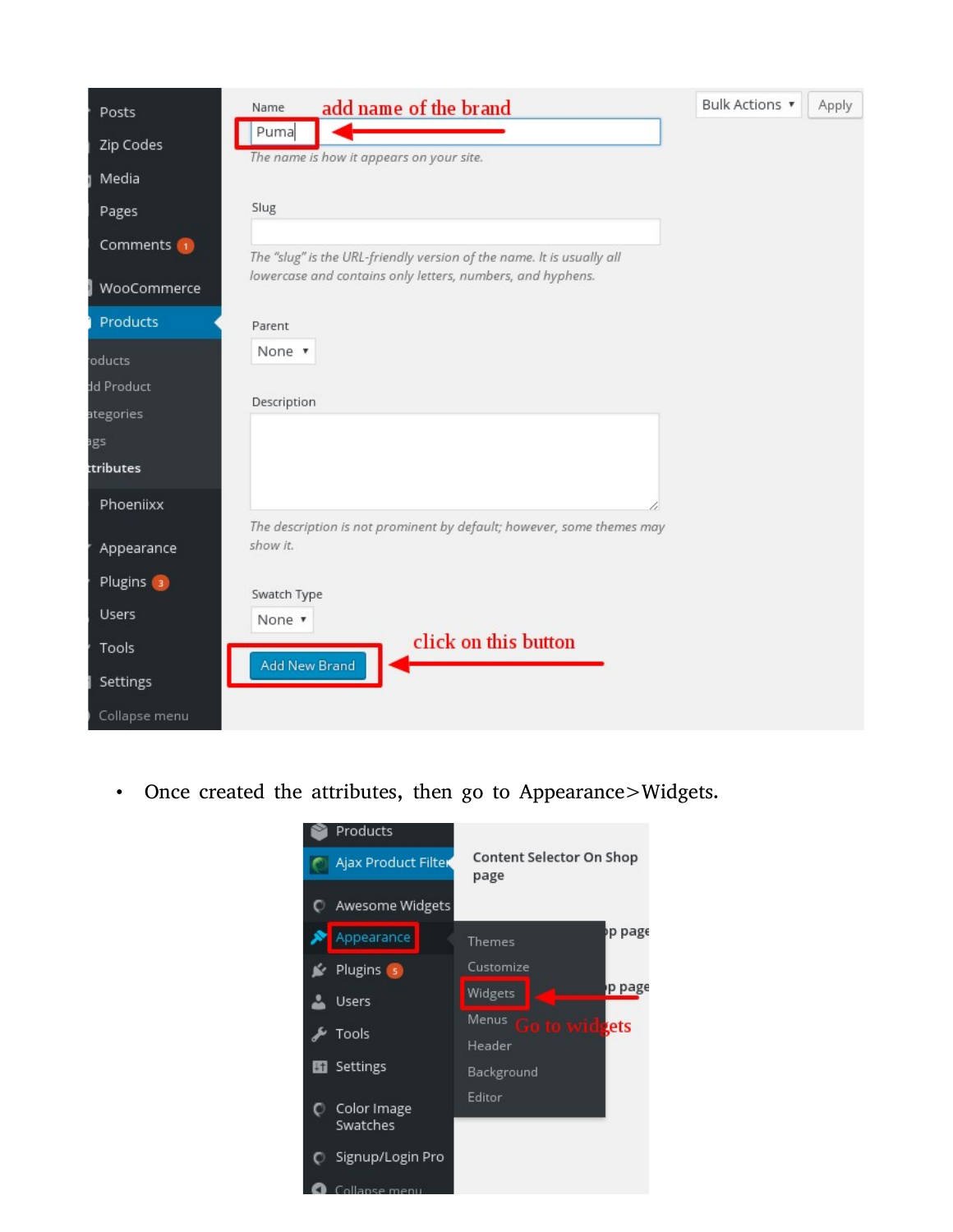# **these highlighted Ajax Product are**<br>Available Widgets our widgets<br>To activate a widget drag it to a sidebar or click on it. To deactivate a widget and

delete its settings, drag it back.

| Ajax Product Average Rating                               | Ajax Product Category                                    |
|-----------------------------------------------------------|----------------------------------------------------------|
| Ajax based product rating based on<br>product attributes  | Ajax based product Discount on<br>product attributes     |
| Ajax Product Filter                                       | Ajax Product Onsale                                      |
| Ajax based product filter based on<br>product attributes. | Ajax based product rating based on<br>product attributes |
| <b>Ajax Product Price</b>                                 | Ajax Product Reset                                       |
| Ajax based product rating based on<br>product attributes  | Ajax based product filter based on<br>product attributes |
| Ajax Product Sort By                                      | Ajax Product Stock                                       |
| Ajax based product rating based on<br>product attributes  | Ajax based product rating based on<br>product attributes |
| Ajax Product Tag                                          | Archives                                                 |
| Ajax based product Tag based on<br>product attributes     | A monthly archive of your site's<br>Posts.               |
| Calendar                                                  | Categories                                               |

• Drag and drop the widget in the sidebar.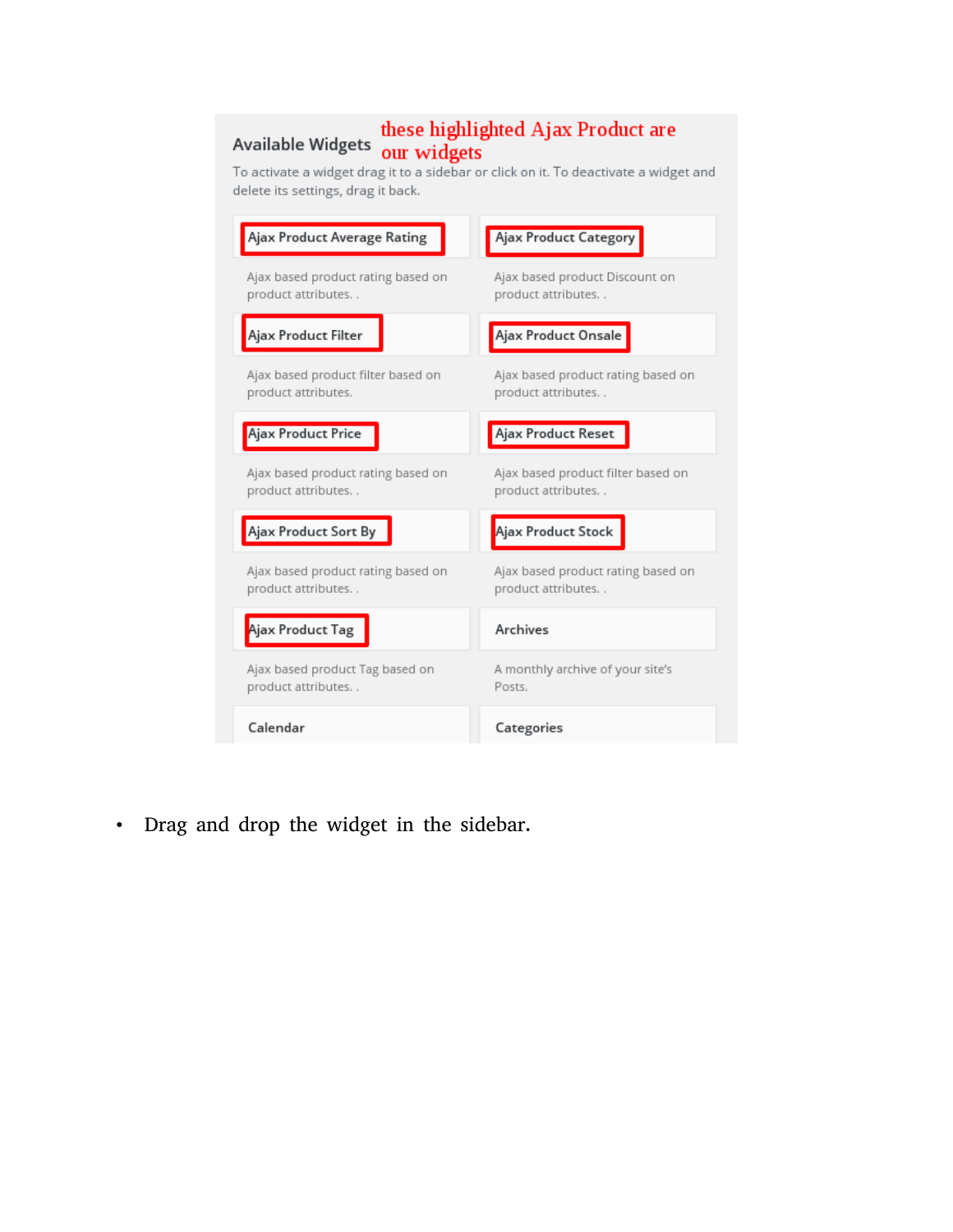| <b>Available Widgets</b><br>To activate a widget drag it to a sidebar or click on it. To deactivate a widget and<br>delete its settings, drag it back. |                                                          | ▲<br><b>Widget Area</b><br>Add widgets here to appear in your sidebar. |
|--------------------------------------------------------------------------------------------------------------------------------------------------------|----------------------------------------------------------|------------------------------------------------------------------------|
| Ajax Product Average Rating                                                                                                                            | <b>Ajax Product Category</b>                             | Ajax Product Filter<br>v                                               |
| Ajax based product rating based on<br>product attributes                                                                                               | Ajax based <b>Product Discount on</b>                    | present attributes. drag and drop the widget in the sidebar            |
| Ajax Product Filter                                                                                                                                    | Ajax Product Onsale                                      |                                                                        |
| Ajax based product filter based on<br>product attributes.                                                                                              | Ajax based product rating based on<br>product attributes |                                                                        |
| Ajax Product Price                                                                                                                                     | Ajax Product Reset                                       |                                                                        |
| Ajax based product rating based on<br>product attributes                                                                                               | Ajax based product filter based on<br>product attributes |                                                                        |
| Ajax Product Sort By                                                                                                                                   | <b>Ajax Product Stock</b>                                |                                                                        |
| Ajax based product rating based on<br>product attributes                                                                                               | Ajax based product rating based on<br>product attributes |                                                                        |
| Ajax Product Tag                                                                                                                                       | Archives                                                 |                                                                        |

# Ajax Product Filter

• Give title, add icon, add display type , add attribute, write any description you want, enable / disable accordian and search.

| ıd | ᇫ<br><b>Widget Area</b><br>Add widgets here to appear in your sidebar.                                                              |
|----|-------------------------------------------------------------------------------------------------------------------------------------|
|    | Ajax Product Filter<br>ᇫ                                                                                                            |
|    | Title<br>Brand                                                                                                                      |
|    | lcon:                                                                                                                               |
|    | Radio<br>Display type<br>add display type<br>Radio<br>Attribute<br>Link<br>Color<br>Query type<br>Selectbox<br>AND<br>۳<br>Checkbox |
|    | Description<br>Enable Accordian                                                                                                     |
|    | Enable Search                                                                                                                       |
|    | Minimum Character<br>Delete   Close                                                                                                 |
|    | Save                                                                                                                                |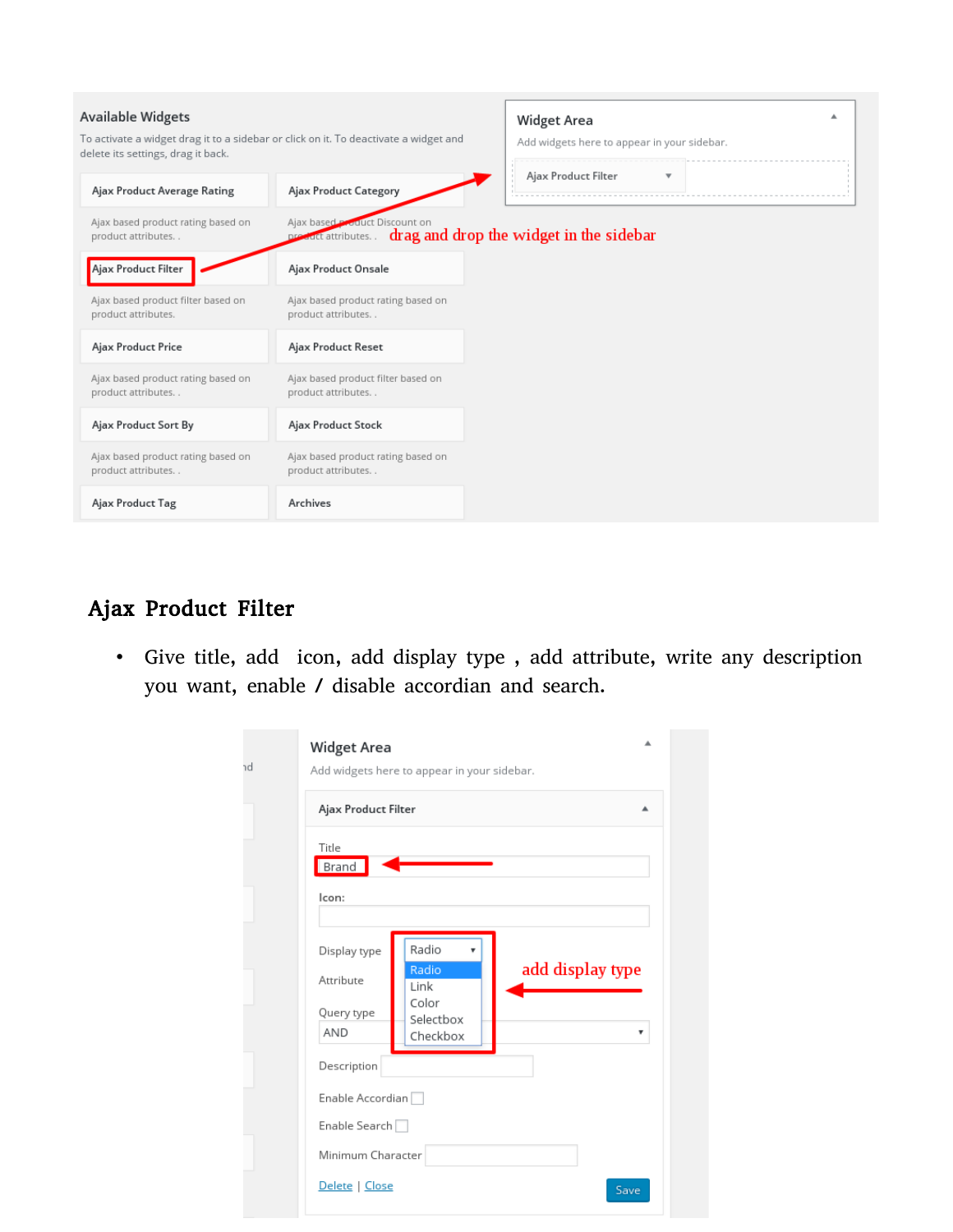Add widgets here to appear in your sidebar.

| Ajax Product Filter |                |   |   |          |
|---------------------|----------------|---|---|----------|
| Title               |                |   |   |          |
| Brand               |                |   |   |          |
| lcon:               |                |   |   |          |
| fa-adn              |                |   |   |          |
| Display type        | Type to filter |   |   |          |
| Attribute           |                |   |   |          |
| Query type<br>AND   | Ф              |   | ± | v        |
| Description         | =              | ≘ | ≘ |          |
| Enable Acco         |                |   |   | add icon |
| Enable Sear         | 45             | t |   |          |
| Minimum Ch          | ¥              | « | ≫ |          |
| Delete   Clo        | 夾              |   | k | Save     |

| <b>Widget Area</b>           | Add widgets here to appear in your sidebar. |  |
|------------------------------|---------------------------------------------|--|
| Ajax Product Filter          |                                             |  |
| Title                        |                                             |  |
| Brand                        |                                             |  |
| lcon:                        |                                             |  |
| fa-adn                       |                                             |  |
| Display type                 | Radio                                       |  |
| Attribute                    | add attribute<br>brand r                    |  |
| Query type                   | brand<br>color                              |  |
| <b>AND</b>                   | size                                        |  |
| Description   Available Here |                                             |  |
| Enable Accordian √           | enable/disable option                       |  |
| Enable Search √              |                                             |  |
| Minimum Character            |                                             |  |
| Delete   Close               | click save<br>Save                          |  |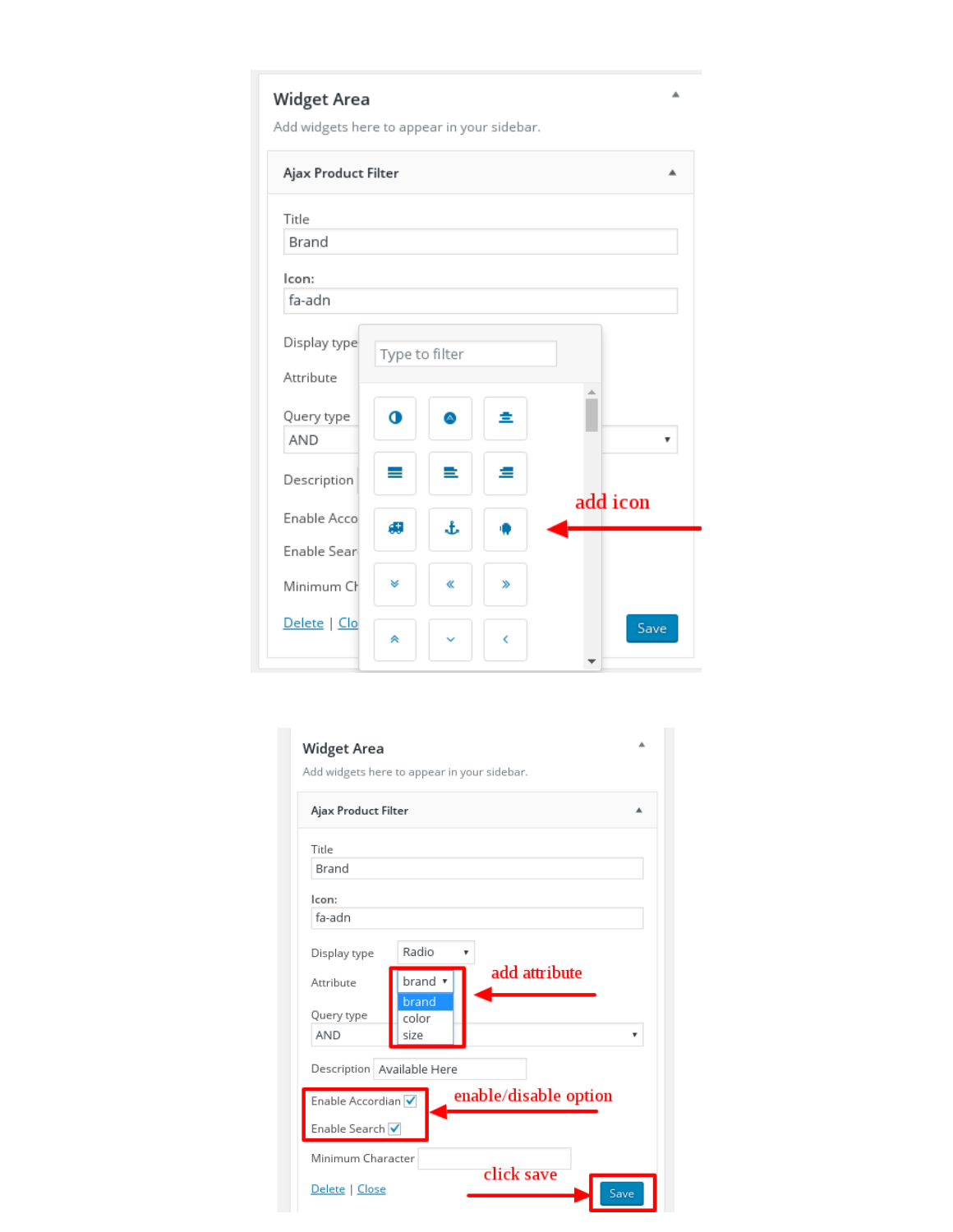# FILTER  $\blacksquare$ Q search here...  $\circ$  L(1)



#### **● PRODUCT FILTER LINK ■**

Q search here...

| L (1)    |  |
|----------|--|
| M (1)    |  |
| S (1)    |  |
| XL (1)   |  |
| XXL (1)  |  |
| XXXL (1) |  |
|          |  |

| ● BRAND |
|---------|
|         |

 $\blacksquare$ 

Q search here...

 $\Box$  BRAND 1(1)  $\Box$  BRAND 2(1)  $\Box$  BRAND 3 (1)  $\Box$  BRAND 4(1)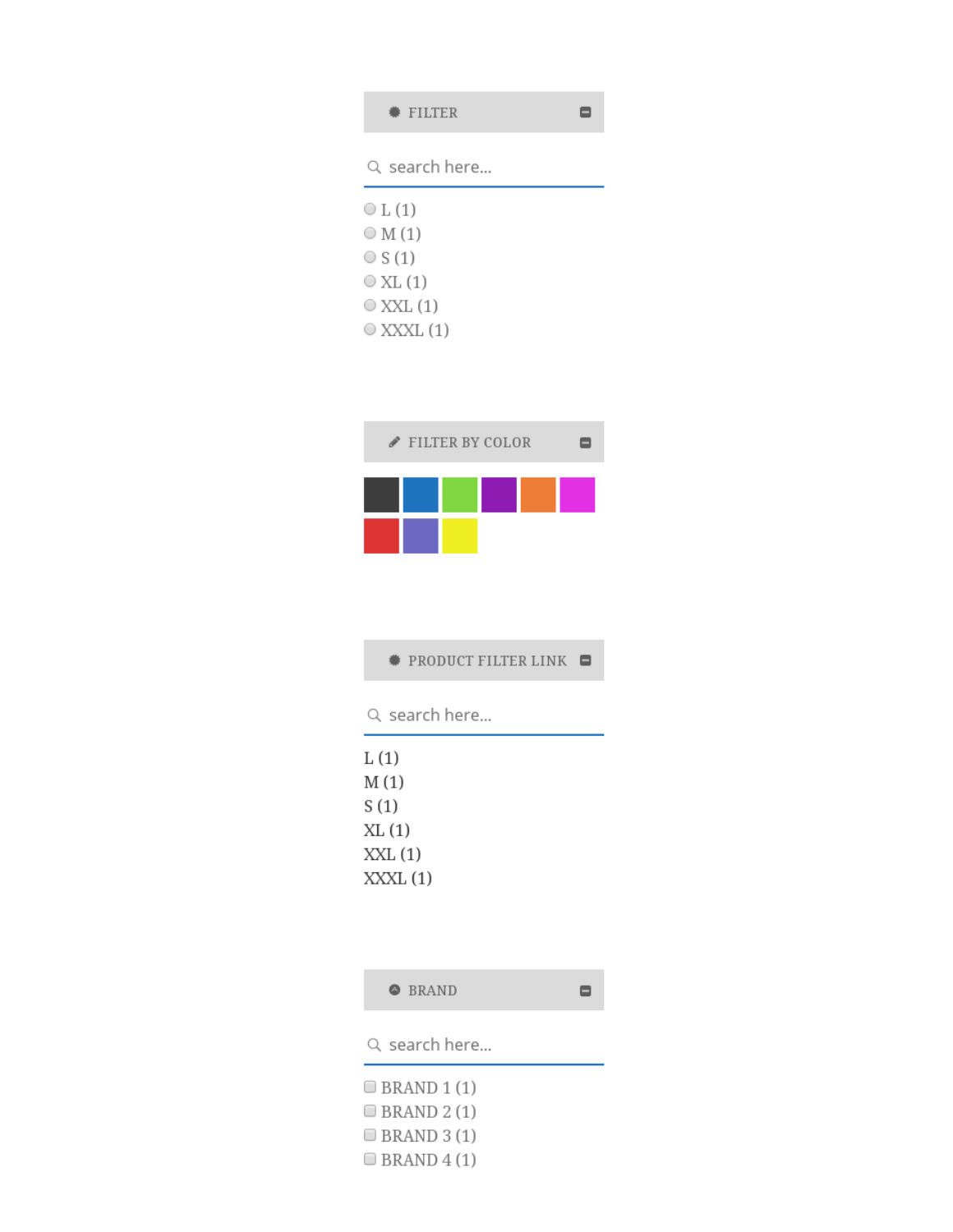# Add another widget in the side bar by drag and drop.

Ajax Product Average Rating- This widget filters the product, based on the ratings by customer.

• Give title, add icon , write description, enable/disable accordian option

|                          | Ajax Product Average Rating |      |
|--------------------------|-----------------------------|------|
| Title:                   |                             |      |
| Average Rating           |                             |      |
| Icon:<br>fa-align-center |                             |      |
|                          | Description Description     |      |
| Enable Accordian         |                             |      |
| Delete   Close           |                             | Save |

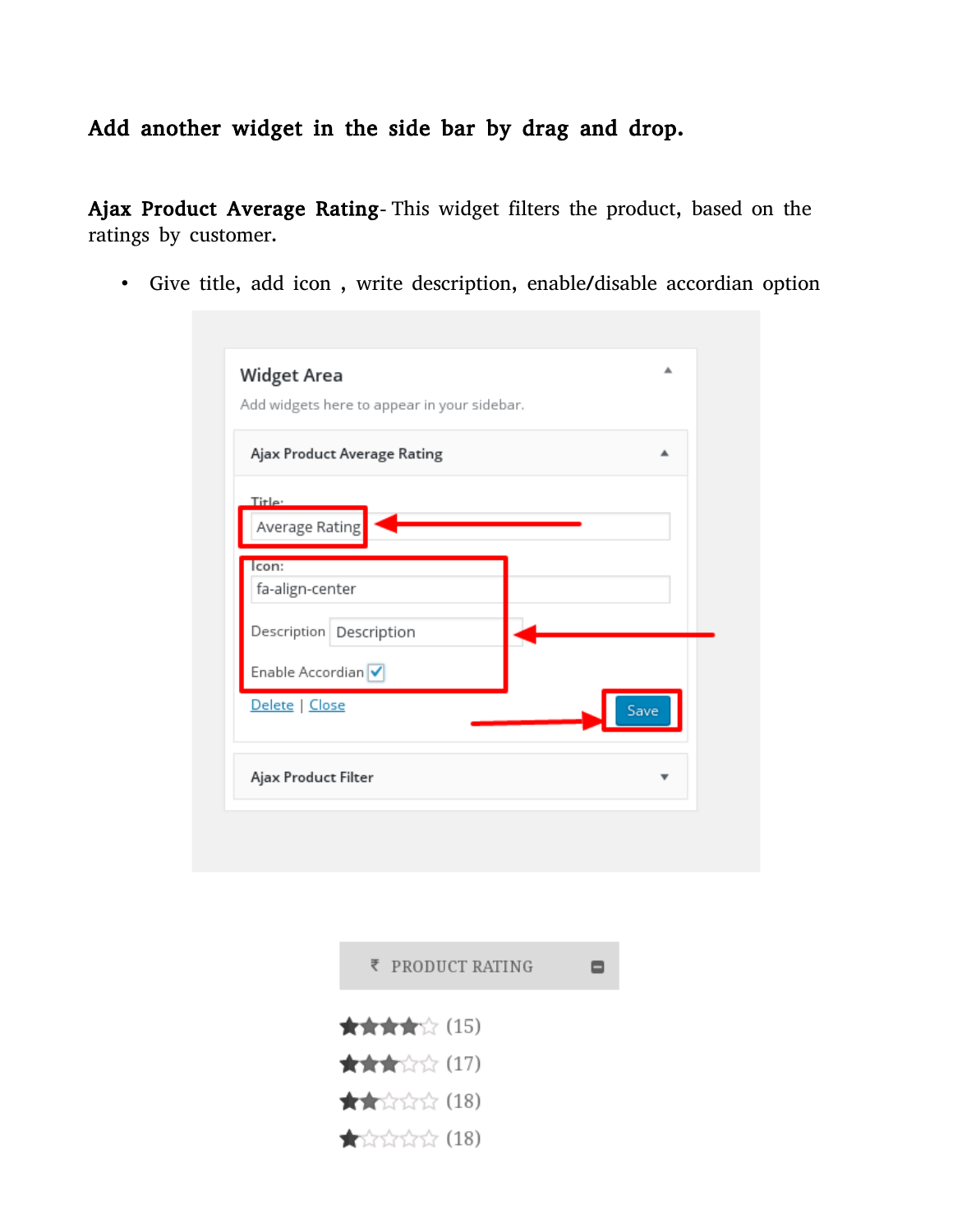# Add Ajax Product Category widget in the sidebar by drag and drop Ajax Product Category**-** This widget divides the products into various categories

• Give title, add icon , write description, enable/disable accordian option.

| <b>Widget Area</b><br>Add widgets here to appear in your sidebar. |      |
|-------------------------------------------------------------------|------|
|                                                                   |      |
| Ajax Product Category                                             |      |
| Title:                                                            |      |
| Product Category                                                  |      |
| con:                                                              |      |
| fa-align-justify                                                  |      |
| Description Description                                           |      |
| Enable Accordian                                                  |      |
| Delete   Close                                                    | Save |
|                                                                   |      |
| Ajax Product Average Rating                                       |      |
| Ajax Product Filter                                               |      |

| <b>SEPRODUCT CATEGORY</b> |
|---------------------------|
| CLOTHING (12)             |
| $-HOODIES(6)$             |
| $-T-SHIRTS(6)$            |
| MUSIC(6)                  |
| $-ALBUMS(4)$              |
| $-SINGLES(2)$             |
| POSTERS (5)               |
|                           |

۸

#### Now add Ajax Product Onsale widget in the side bar by drag and drop.

Ajax Product Onsale**-** This widget filters the product which are on sale.

• Give title, add icon , write description, enable/disable accordian option.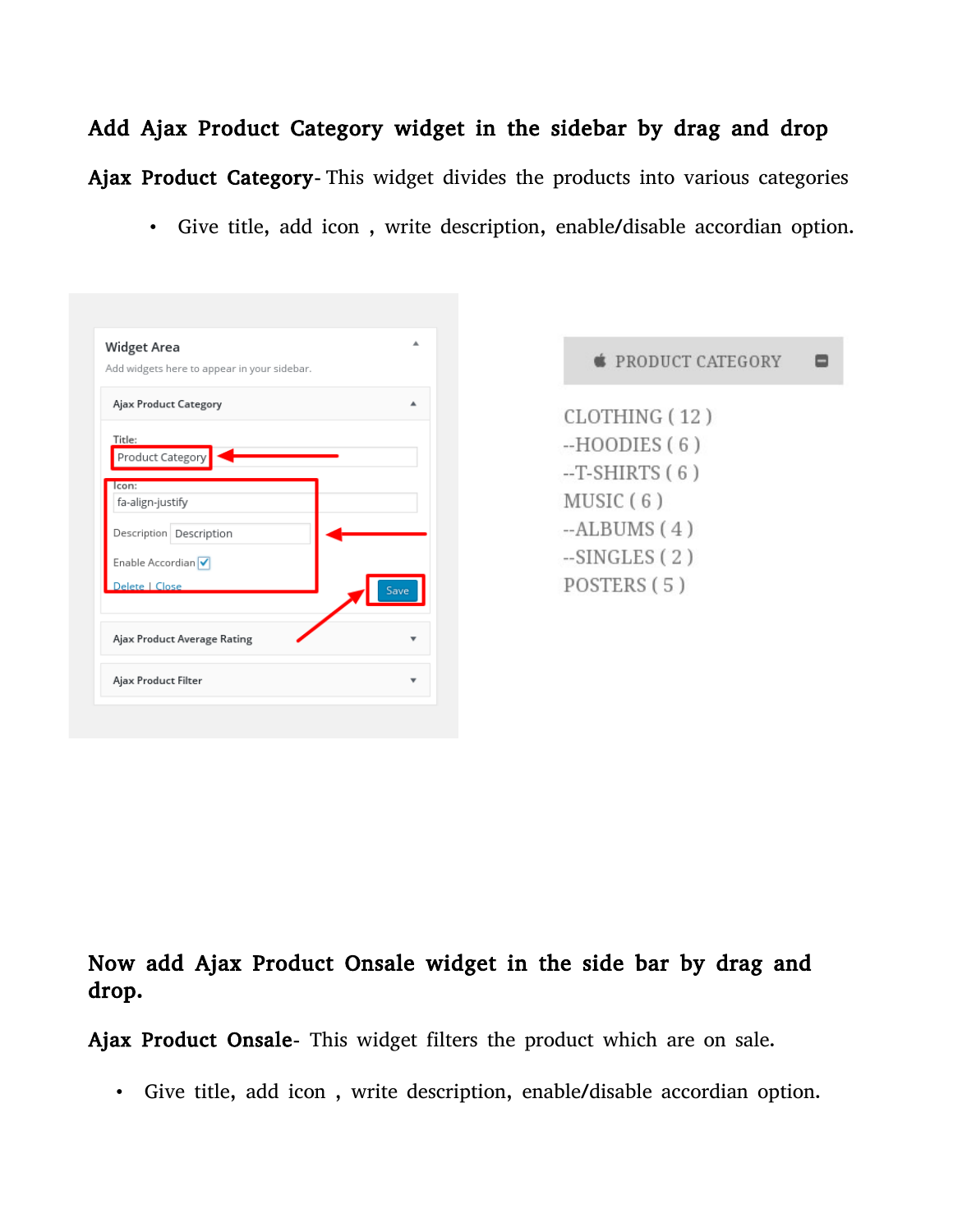

## Add Ajax Product Price widget in the sidebar by drag and drop

Ajax Product Price- This widget filters the products based on the price- low to high; high to low.

| Ajax Product Price |                         |  |
|--------------------|-------------------------|--|
| Title:             |                         |  |
| Product Price      |                         |  |
| Icon:              |                         |  |
| fa-ambulance       |                         |  |
|                    | Description Description |  |
| Box<br>Type        | select any option       |  |
| Box<br>Enabl       |                         |  |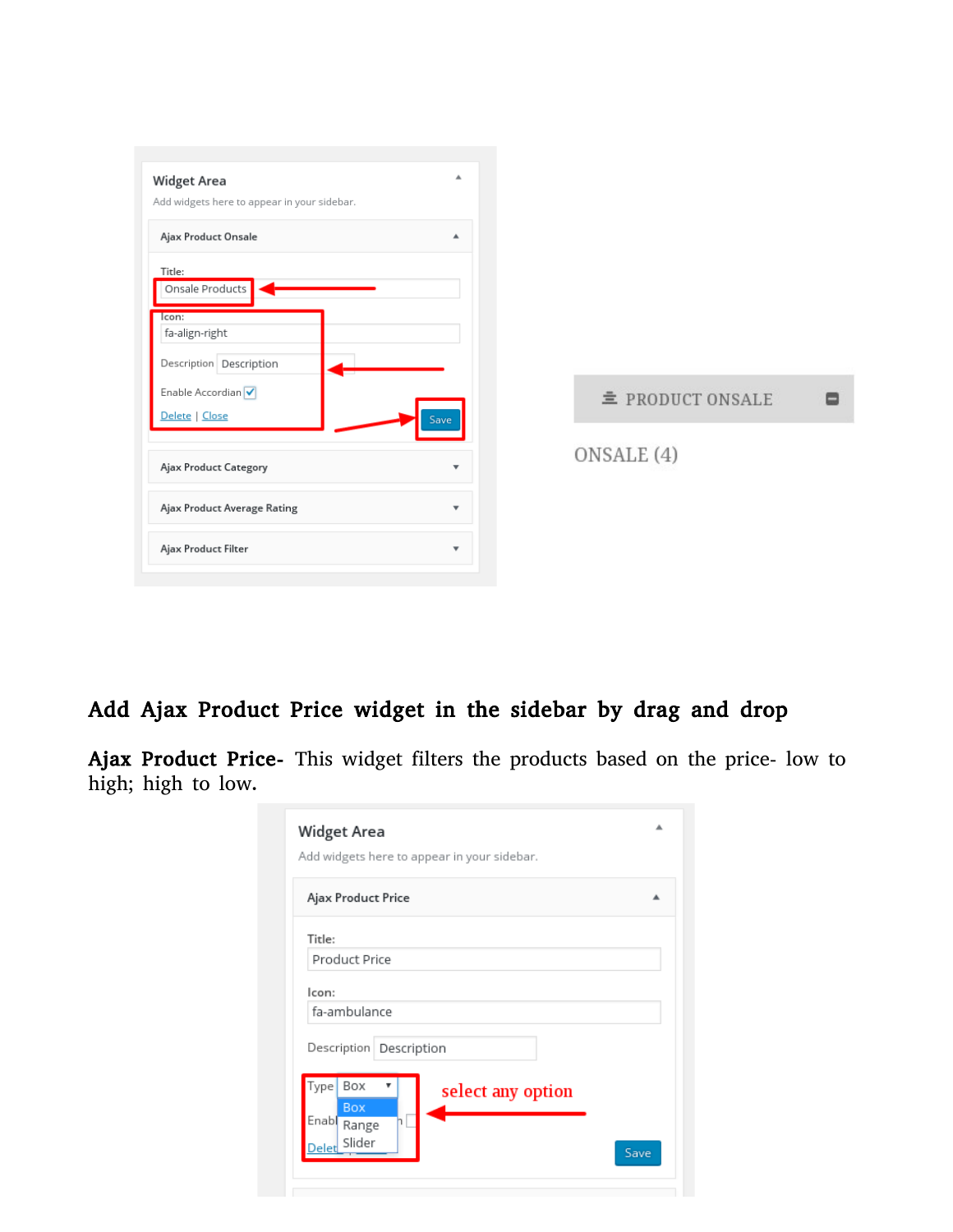• You can select the price type. Example- Box, Range and Slider.

|                                      | → PRODUCT PRICE |   |  |  |  |  |  |
|--------------------------------------|-----------------|---|--|--|--|--|--|
| Price:                               |                 |   |  |  |  |  |  |
| $\alpha$                             |                 |   |  |  |  |  |  |
|                                      |                 |   |  |  |  |  |  |
| → PRICE RANGE                        |                 | ⊟ |  |  |  |  |  |
| £0 TO £7                             |                 |   |  |  |  |  |  |
| £7 TO £14                            |                 |   |  |  |  |  |  |
| £14 TO £21<br>£21 TO £28             |                 |   |  |  |  |  |  |
| £28 TO £35                           |                 |   |  |  |  |  |  |
|                                      |                 |   |  |  |  |  |  |
|                                      |                 |   |  |  |  |  |  |
|                                      |                 |   |  |  |  |  |  |
| $\rightleftharpoons$ MIN & MAX PRICE |                 |   |  |  |  |  |  |
| min                                  |                 |   |  |  |  |  |  |
|                                      | max             |   |  |  |  |  |  |
| <b>FILTER</b>                        |                 |   |  |  |  |  |  |

Add widget- Ajax Product Reset in the side bar by drag and drop

|  | Ajax Product Reset- This widget helps you to reset all the filtered products |  |  |  |  |  |  |  |  |  |  |  |
|--|------------------------------------------------------------------------------|--|--|--|--|--|--|--|--|--|--|--|
|--|------------------------------------------------------------------------------|--|--|--|--|--|--|--|--|--|--|--|

| <b>Widget Area</b><br>Add widgets here to appear in your sidebar. | ▲    |                          |
|-------------------------------------------------------------------|------|--------------------------|
| Ajax Product Reset                                                | ዹ    |                          |
| <b>Button Label:</b><br>Reset All Filters                         |      | <b>RESET ALL FILTERS</b> |
| Delete   Close                                                    | Save |                          |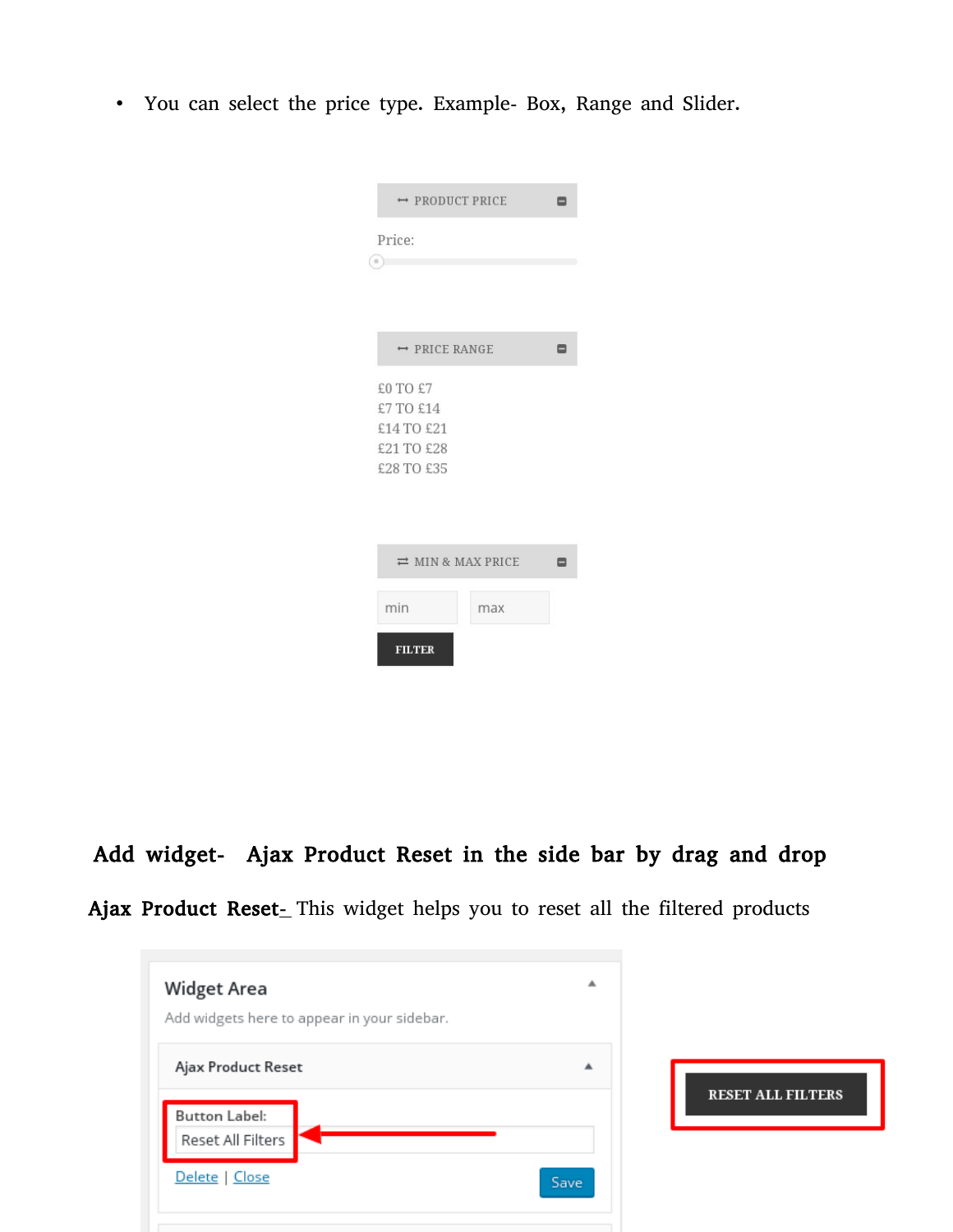# Again add Ajax Product Sort By widget in the sidebar by drag nad drop.

Ajax Product Sort By**-** This widget helps you to sort the products into categories like default sorting; based on popularity etc.

• Give title, add icon , write description, enable/disable accordian option.

| <b>Widget Area</b>  |                         |                                             |  |  |      |
|---------------------|-------------------------|---------------------------------------------|--|--|------|
|                     |                         | Add widgets here to appear in your sidebar. |  |  |      |
|                     |                         |                                             |  |  |      |
|                     | Ajax Product Sort By    |                                             |  |  |      |
| Title:              |                         |                                             |  |  |      |
| Sort By             |                         |                                             |  |  |      |
| lcon:               |                         |                                             |  |  |      |
| fa-android          |                         |                                             |  |  |      |
|                     | Description Description |                                             |  |  |      |
|                     |                         |                                             |  |  |      |
|                     |                         |                                             |  |  |      |
|                     | Enable Accordian √      |                                             |  |  |      |
| Delete   Close      |                         |                                             |  |  | Save |
|                     |                         |                                             |  |  |      |
| Ajax Product Filter |                         |                                             |  |  |      |
|                     |                         |                                             |  |  |      |
|                     |                         |                                             |  |  |      |
|                     |                         |                                             |  |  |      |
|                     |                         | <b>S PRODUCT SORTING</b>                    |  |  |      |
|                     |                         | DEFAULT SORTING                             |  |  |      |
|                     |                         | POPULARITY                                  |  |  |      |
|                     |                         | <b>AVERAGE RATING</b>                       |  |  |      |
|                     | <b>NEWNESS</b>          |                                             |  |  |      |
|                     |                         | PRICE(LOW TO HIGH)                          |  |  |      |

Ajax Product Stock- This widget gives you the list of products which are available.